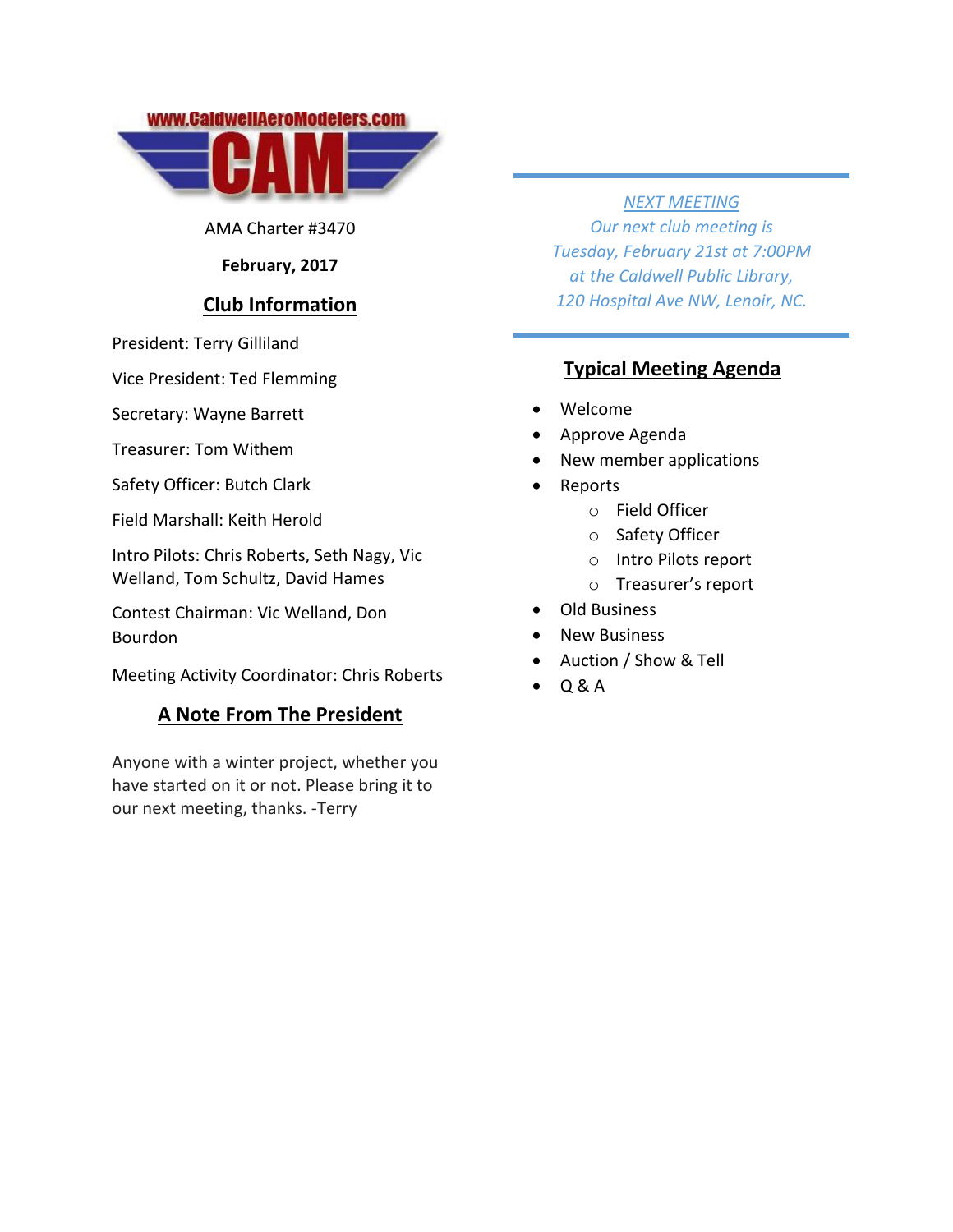# **December's Meeting Minutes**

Treasurer report – We have \$2816.16 in the bank and 34 paid members last year. Tom let us know that if membership numbers repeated this year, our balance would increase to around \$4000.00. Tom also went over our dues: \$50 for adults; \$20 for additional adults in household, \$25 for seniors, and \$20 for youths; \$10 for additional youths in household.

Field report – looks good.

Safety report – Butch says it is "A-OK"

Intro pilots – no new intro pilots.

Old business – Seth let everyone know that Wayne (your author) has submitted the formal gravel donation request to Martin Marietta and we are awaiting a response.

New business – Terry has prepared the 2017 event calendar. April  $1$  – fun fly and swap meet. April 29 – speed rally. June 10 - warbirds - both electric and gas. September 23 – electric fly in. Butch explained the reason for the advanced completion of the event calendar is because his boss (Luke Connelly) plans to sponsor most, if not all, of the events; possibly at \$5,000.00 per event. Butch discussed having food catered and prize purses. Bob Wycoff asked about advertising and Terry stated that he will try to have the speed rally and electric fly-in events in AMA magazine. Bob mentioned we may be able to get the events on the radio and is going to get more info.

New business - Hunting Creek sailplane (nonsanctioned) event on April 15th and FPV event on June 24th, sanctioned by AMA. FPV is an intro event and will have racing. Planes and quads welcome.

New business - Terry announced that he has talked with the Morganton RC club and our event schedules do not interfere and that they are welcoming to our members.

New business - Terry asked for everyone to pay club dues and AMA dues.

Meeting Activity - Chris had a question, does anyone want info on formulas for C ratings and propellor speed? Yes from various members.

Show-and tell - Chris showed the finished plane finders or lost plane alarms that he had prototypes and demoed at a previous meeting. Took 700 lines of code to function. The finder plugs into a spare channel and is armed by quickly turning the channel on and off in a half second. Then to activate the buzzer, simply switch on the channel it is plugged into. The buzzer also sounds if the receiver loses power; ie the battery is ejected. The alarm has its own single cell battery. Board was sent off to O.S.H.ARC, \$5-6 for the board that Chris designed himself and has approximately \$15-20 total in parts.

New business - Ted asked if anyone would want to put in a field log for people to check in to make it easier for people to meet up to see what times people tend to come fly. Facebook was brought up as a good alternative. We do have a Facebook account, although we do not know who maintains it.

\*\*Additional News – Seth heard from Martin Marietta on 01-23 and we have been offered a 34% discount on the gravel; \$14/ton. This would place our gravel bill between \$980 and \$1680.